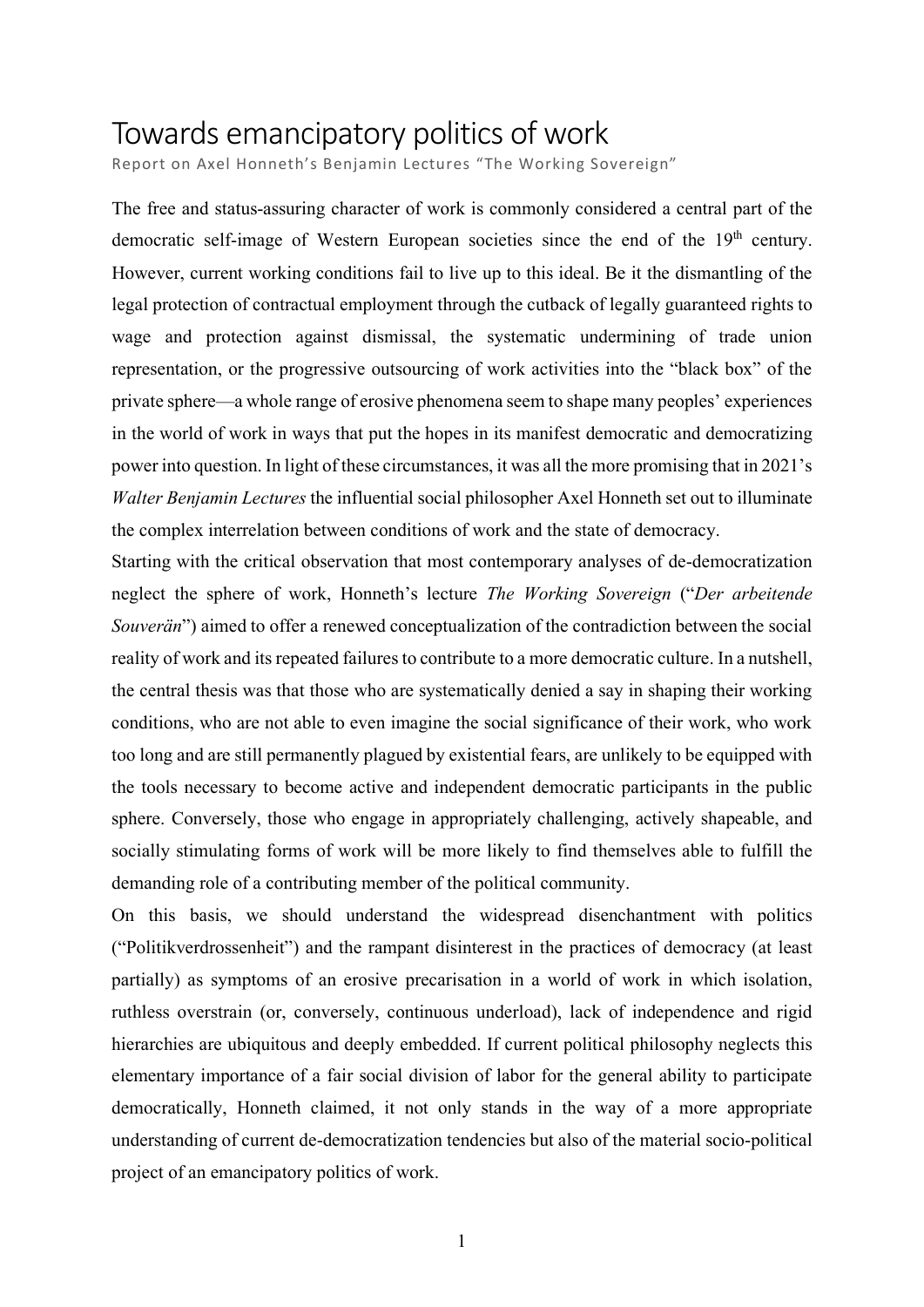## *The emancipatory potential of work*

Under the title "Die Arbeit (in) der Demokratie" ("The Labor of Democracy") Honneth centered his first of three lectures around the normative question of how to ascribe value to work. To contextualize the main thrust of his thesis in the history of political theory, he began by distinguishing three traditions of thought, each with a different normative justification for a critique of working relations in capitalist societies.

The first model, the classical *critique of alienation*, whose paradigmatic case is, as Honneth described, outlined in Marx's *Economic and Philosophic Manuscripts of 1844*, denounces all working conditions that do not allow the working activity to find a self-determined and creative form. Alienated work, briefly put, is worthy of critique because its form determines that producers cannot recognize themselves in their product as the outcome of the planned, intentional, and productive use of their powers.

The second critical paradigm Honneth sketched might be called *critique of atomization.* From this standpoint, the ethical value of work stems from the realization of capacities either typical for the human species or at least psychologically and productively beneficial. Criticism in this respect is called for when the factual conditions of labor lead to working individuals not coming together in shared activities, but instead find themselves isolated and alone.

Concluding that neither option offers the convincing foundation necessary for a critique of current working relations, Honneth went on to present a third theoretical strand, which can be referred to as *de-democratization critique*. Building on Hegel's insights in his *Philosophy of Right* as well as the works of Émile Durkheim and G. D. H. Cole, work in this tradition is not criticized for being opposed to the realization of an intrinsic value of the respective activity. Instead, the normative criterion for the justification of certain forms of work is shifted towards the question of whether they increase the capacity of the working subjects to make use of their right to democratic participation. In other words: Apt working relations must (at a minimum) be just and transparent in order to serve the purpose of promoting democratic participation. Subsequently, Honneth sketched out how such democracy-serving forms of work should be designed. *Firstly*, the work activity should serve as a source of recognition from which the working individuals can draw self-confidence and a positive relationship towards their abilities. *Secondly*, the significance of the work as a contribution to society should be as transparent and comprehensive as possible. *Thirdly*, working conditions should be open to rational rearrangements that allow workers themselves to contribute substantially. *Fourthly*, work needs to be prevented from becoming an energy-sapping experience of dependency,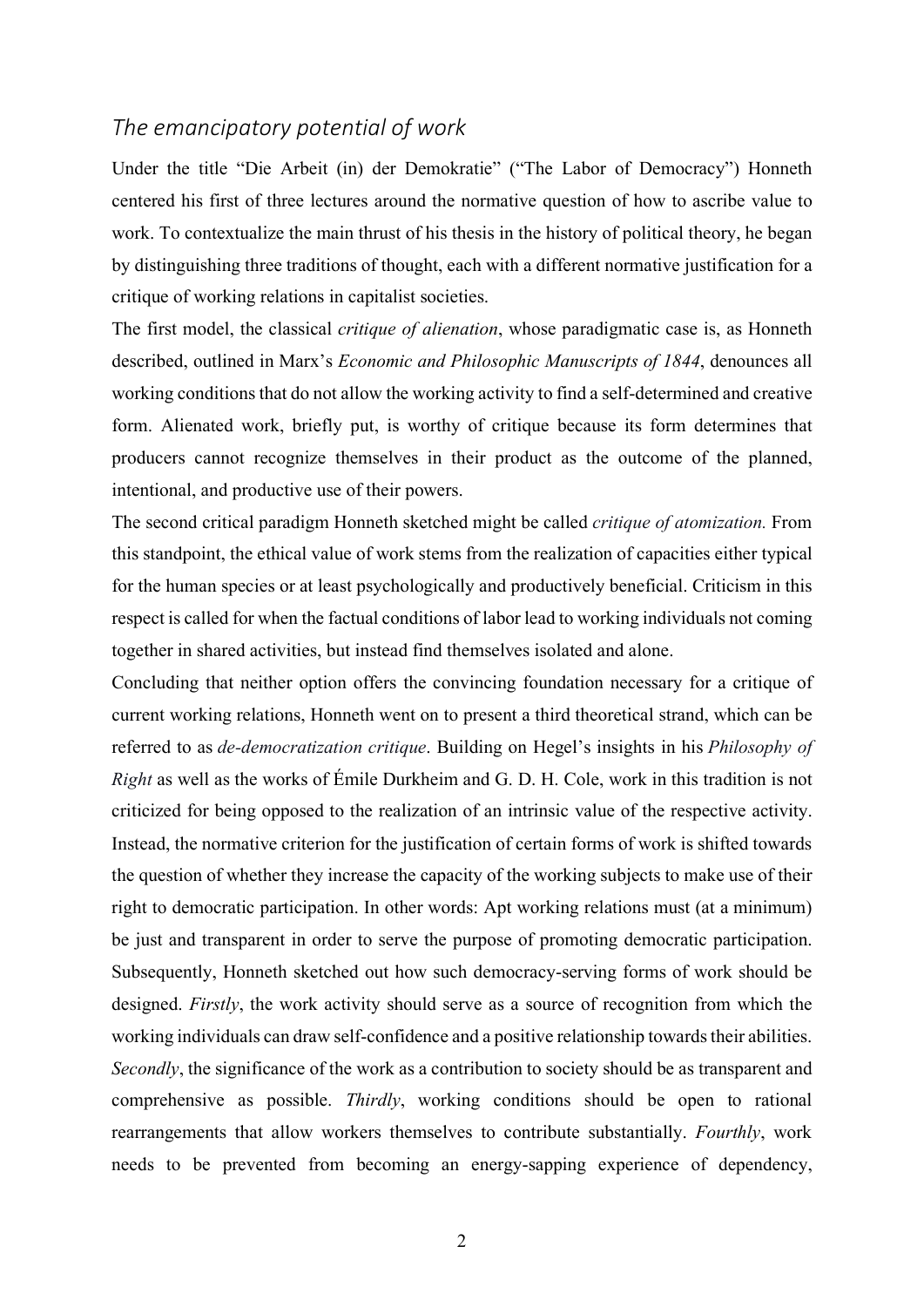unnecessary vulnerability, and insecurity—be it due to fixed-term employment, insufficient wages, or disrespect towards individual needs. *Lastly*, time resources besides working hours and recreation need to be sufficient for individuals to catch up with political issues, diligently forge opinions, and publicly express them.

## *On the concept and the current state of work*

With the second evening's lecture "Die Wirklichkeit der gesellschaftlichen Arbeit" (*The Reality of Social Labor*) Honneth shifted the focus from the normative perspective of how to criticize the forms of work to the two issues of (a) the fundamental question of what should count as work and (b) the current state of work from a more sociological standpoint.

Beginning with the conceptual question, Honneth highlighted the importance of learning from past mistakes and recognizing domestic and care work as work, making sure the concept of work is not confined carelessly to the domain of market demands and the realm of contractually regulated wage labor. Yet, as Honneth stressed, it should also be avoided to think of work in such a vague and broad way that it ultimately covers all human activities. Navigating between these extremes, Honneth defined work as all activities necessary for the preservation of the cultural form of life (including all of its components) a society considers valuable. In other words, work stands for all those activities that contribute to the social reproduction of a given form of life.

Building on this understanding, Honneth set out to describe four significant sociological trends regarding the gap between the normative claim of a democracy-promoting form of work and the factual reality of the current state of work in Western Europe:

- (1) a tendency towards a fragmentation of activities resulting in the social isolation of workers;
- (2) an increasing sequentialization and fragmentation of the "normal working biography," manifesting itself in the rising numbers of disconnected short-term projects;
- (3) the transition from the primacy of manual activities to a "work of the eye," which is much more centered around processing symbols, organizing, and coordinating; and finally,
- (4) an increase in precariousness and insecurity in the sphere of classical wage labor, as can be seen in the ubiquity of fixed-term contracts or the increasing disconnection from trade union representation through isolation in self-employment.

Despite all instances of undeniable progress in working conditions since the time of industrialization (e. g., increase in real wages or expansion of the socio-legal status of wage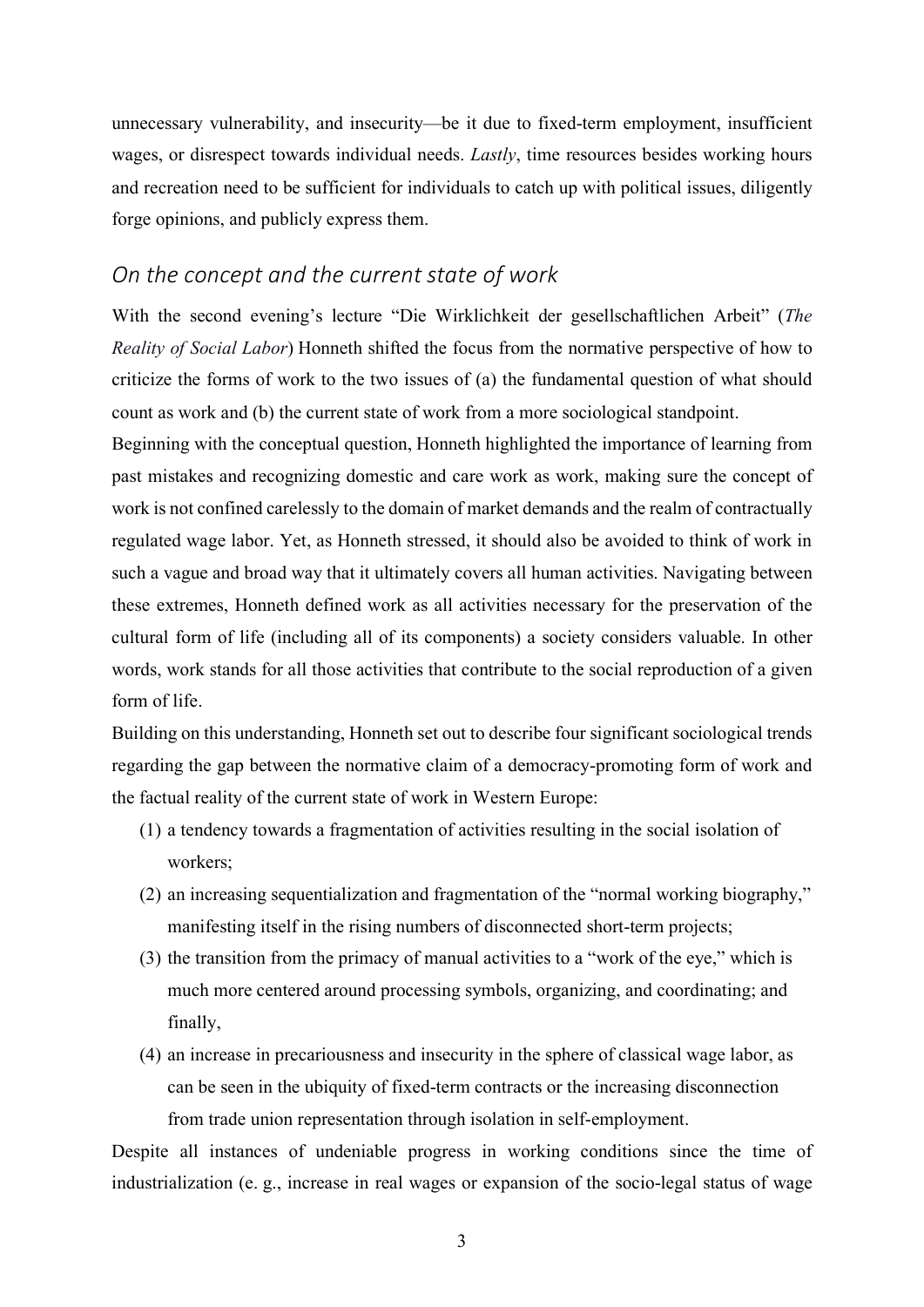labor), Honneth drew the sobering conclusion that this current state of work is far from promising in terms of its capacity to promote democracy. Instead, the capitalist world of work is still characterized by a severe lack of independence, substantial recognition, and opportunities for participation.

## *Towards an emancipatory politics of work?*

In his third and final lecture, "Der Kampf um die gesellschaftliche Arbeit" (*A Democratic Politics of Labor*)*,* Honneth elaborated on realistic possibilities for correcting the course of existing working relations. Beginning his discussion with reflections on the term "social division of labor," he pointed out the theoretical (and political) importance of a universal possibility for every working individual to experience the interwoven and mutually constitutive character of all socially necessary work. The particular form the division of labor takes in a given historical situation should neither be seen as endlessly malleable nor as technologically predetermined: Neither do technical constraints determine how activities can or cannot be divided into professional profiles nor is a given factual arrangement entirely arbitrary. The inertia of factors such as different milieu-related socialization and/or hegemonic ideologies about the abilities of different social groups cannot be overcome without constant and profound political resistance.

Yet, Honneth estimated that the chances for such constant and political resistance, that would transform the world of work to be more inclusive and enable fair participation of all groups and individuals in the process of democratic deliberation, are extremely limited. One reason is that public attention, in Honneth's view, has significantly turned away from issues of work. In addition to this, Honneth recognized that there are narrow boundaries for any substantial transformation of the world of work set by the requirements of climate protection.

With these severe restrictions in mind, Honneth limited his suggestions for the democratization of work in today's world to a set of "ends in view" (Dewey) primarily relying on the levers of politics and law. What is most essentially needed today, he claimed, is (a) to drain the lowwage sector as well as (b) the development of non-market-driven forms of allocating work e.g., through temporary state service obligations for a fairer distribution of particularly disagreeable and laborious activities—, and (c) the expansion and promotion of cooperative and self-managed associations. Ending his lecture, Honneth recited two additional criteria by the French sociologist Durkheim: Firstly, the enrichment of individual professional profiles by so many tasks that their respective role and social significance become appropriately transparent. And secondly, making work for each individual a stimulating compound of diverse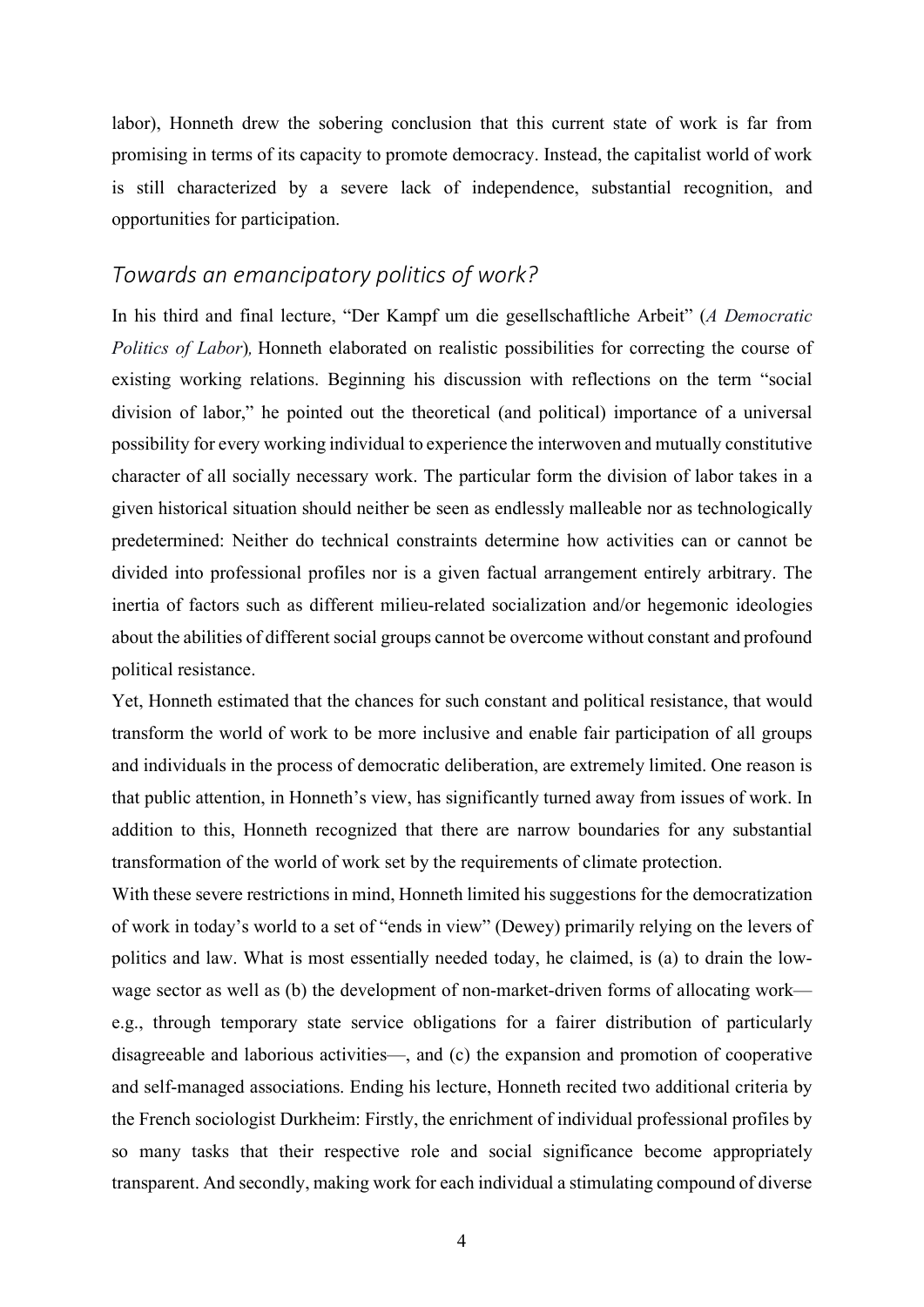activities in order to counteract deadening monotony, since the preservation of mental flexibility has to be regarded as an essential prerequisite for any vital participation in the public sphere of democracy.

#### *Questions and Critique*

While being as thought-provoking, insightful, and timely as expected, Axel Honneth's examination of the interconnectedness of democratic potentials and the state of the sphere of work still left room for questions and further elaborations. To end this report, this section will provide a brief overview of some criticisms as well as invitations for further clarification partly taking up the very fruitful commentaries delivered by Ruth Yeoman, Christine Wimbauer, and Andrea Komlosy, partly going beyond them.

- (1) Concerning Honneth's heuristic distinction between the three traditions of *alienation critique*, *atomization critique*, and *de-democratization critique*, one might ask whether Honneth's reading does justice to the authors' original positions. Or, if it doesn't, whether his typology might even unnecessarily rule out productive paths of social critique of work. This reconsideration might be especially worthwhile since it does not seem self-evident that Honneth's main argument for an empowering and democratically enabling spill-over effect from the sphere of work necessarily relies on such a clear-cut distinction of the three types of critique he distinguished in his first lecture. On the contrary, it might be compelling to pursue the possible overlaps and inter-dependencies of these types as critical dimensions in his line of thought rather than choosing one of them from the get-go. Couldn't the rightfully criticized de-democratizing effect of the current state of work for example be taken as the starting point of a revitalization of the concept of alienation?
- (2) Approaching the malaises of the current state of work from a different theoretical tradition, Ruth Yeoman critically highlighted that Honneth's decision to look for the meaningfulness of work primarily outside of work itself—i.e., in its democratizing effect— neglects the collective, social, and political dimension of the production of meaning in the process of work itself. According to Yeoman, meaningful work is to be understood as a regulative idea that—even if it can hardly ever be fully realized—shapes people's thinking and actions significantly when it comes to changing working conditions for the better. Consequently, the crucial question for Honneth's project of an emancipatory politics of work is whether he might lose an important resource if he leaves out the production of meaning in work and merely focuses on meaning as a secondary effect.
- (3) In reaction to the second lecture, Christine Wimbauer took a critical stance on Honneth's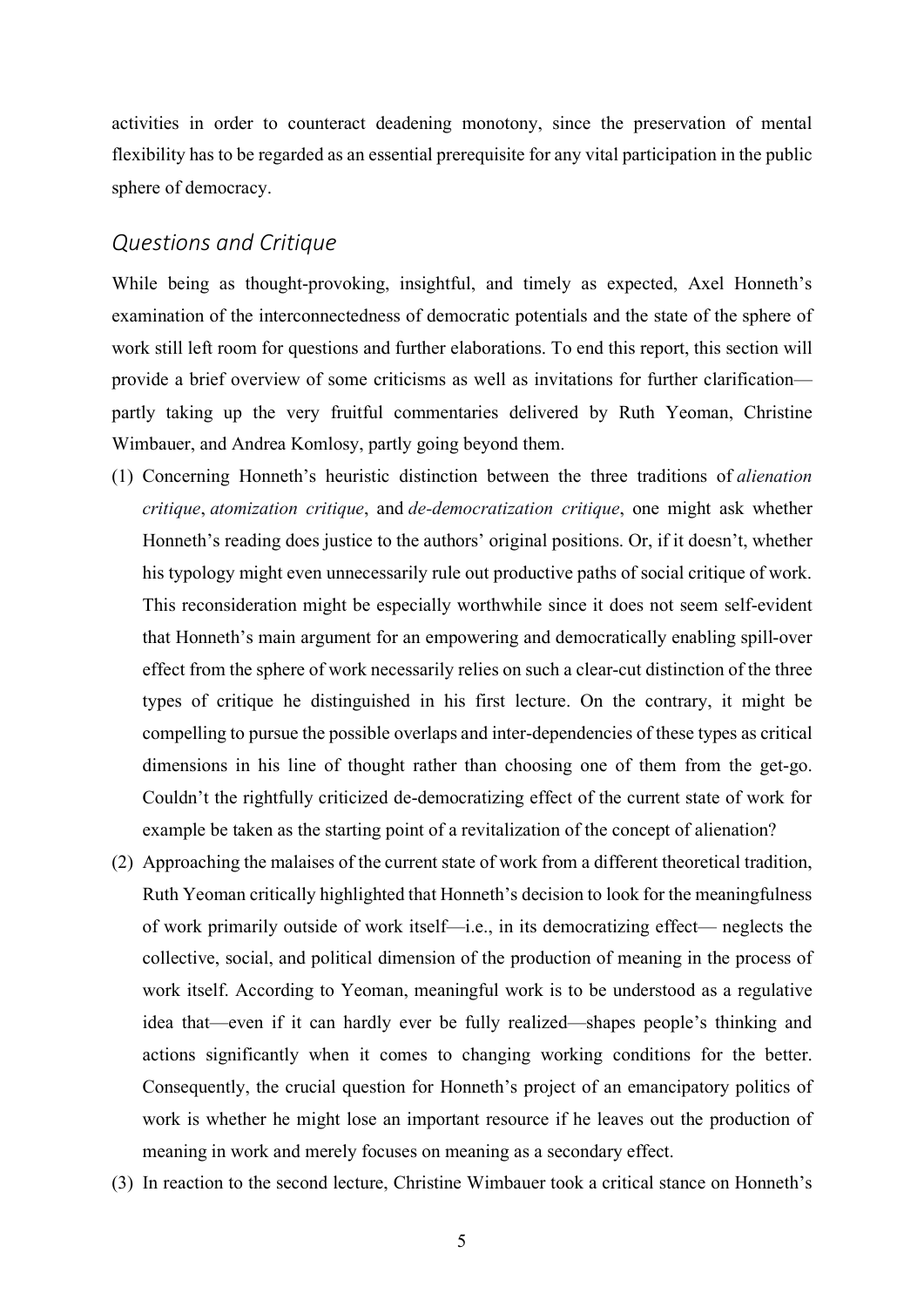concept of work. While being generally in favour of Honneth's line of argument, Wimbauer warned that the image of the communal determination of either necessary or non-necessary activities within a form of life might run the risk of tipping over into a kind of social romanticism, thereby obfuscating existing power and inequality relations in pluralistic, intersectionally stratified societies.

- (4) A rather surprising turn for some audience members seemed to have been Honneth's rejection of the proposal of a universal basic income (UBI) during his third lecture, which was premised on the assumption that the proponents of UBI expected it fulfill the ambitious goal of equipping people with the experience that makes them fit for democratic practices—instead of simply setting up a safety net for people not to fall below the poverty line. However, this comparison begs the question, whether any of the proponents of UBI would actually understand this as the goal of UBI. Here a clarification would help: Was Honneth's dismissal of a UBI rooted in this premise or was it driven by realist politicalstrategical calculations (e.g. that it appears fairly unlikely to push through both—a substantial reform of the work sector *and* a UBI; or that many of the current proposals for a UBI in Germany are bound to re-finance-plans which include problematic cuts of other services of the welfare state and might therefore end up as a "net negative")?
- (5) In her comment on Honneth's third lecture, Andrea Komlosy remained sceptical about the idea of entrusting the state with the task of distributing compulsory services to sustain the common good and create more democratic participation. Her counter-proposal was to institutionalize decentralised decision-making powers at the local levels of political administration in conjunction with operational self-administration. Here, it would have been illuminating to hear Honneth contextualize his political proposals even further, especially clarifying the role of the state.
- (6) Lastly, and more of a wishful inspiration than a follow-up question or critique, it might have been enormously instructive to see Honneth build a bridge between his considerations about the de-democratization-effects of deficient working conditions and a socialpsychological analysis, as has been a substantial part of the early Frankfurt School's interdisciplinary attempts to understand the affective-motivational dimension of antidemocratic sentiments, attitudes, and susceptibilities. Thereby, Honneth might link the structurally missed chances for building democratic capabilities to the psychologically damaging effect that an undemocratically structured sphere of work has on its workers. While such a multi-layered approach would most certainly have exceeded the scope of the already ambitious and dense line of thought that Honneth presented at the Freiluftkino